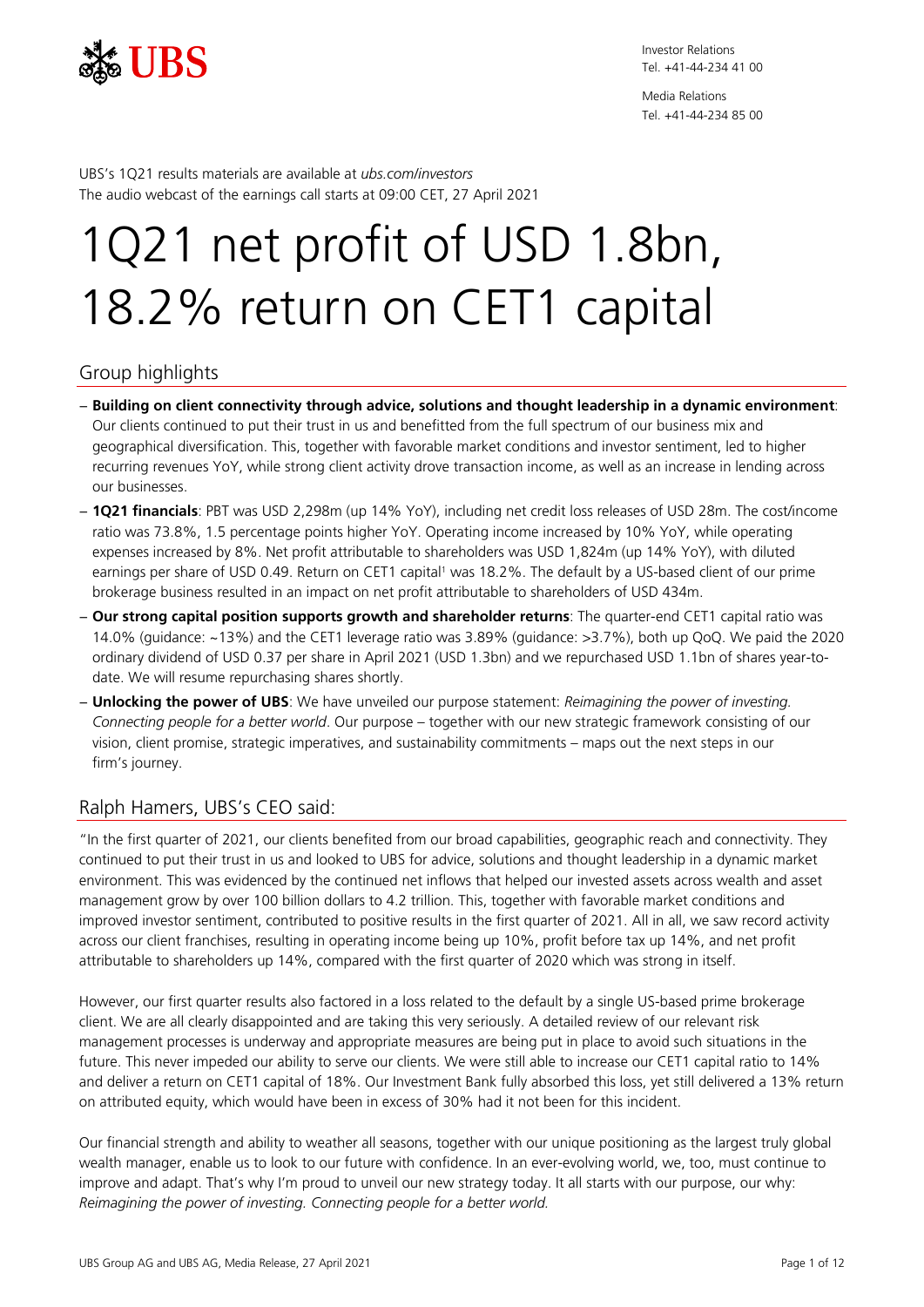

Our purpose and strategy – underpinned by a newly defined vision, our client promise, and five strategic imperatives – outline the actions we're taking to unlock the power of UBS and evolve into a more client-focused, more agile, more digital firm. A firm that puts a personalized, relevant, on-time and seamless client experience and sustainability at the center of everything we do."

# 1Q21 financial performance – selected highlights

| <b>Group</b>                                              |                  |                               |
|-----------------------------------------------------------|------------------|-------------------------------|
| <b>Return on CET1 capital</b>                             | 18.2%            | Target: 12-15%                |
| Return on tangible equity                                 | 14.0%            |                               |
| Cost/income ratio                                         | 73.8%            | Target: 75-78%                |
| Net profit attributable to shareholders                   | USD 1.8bn        |                               |
| <b>CET1</b> capital ratio                                 | 14.0%            | Guidance: ~13%                |
| <b>CET1 leverage ratio</b>                                | 3.89%            | Guidance: >3.7%               |
| Tangible book value per share                             | <b>USD 14.65</b> |                               |
| <b>Global Wealth Management</b>                           |                  |                               |
| Profit before tax                                         | USD 1.4bn        |                               |
| PBT growth                                                | 16%              | Target: 10-15% over the cycle |
| Invested assets                                           | USD 3.1trn       |                               |
| Net new fee-generating assets                             | USD 36bn         |                               |
| <b>Personal &amp; Corporate Banking</b>                   |                  |                               |
| Profit before tax                                         | CHF 0.4bn        |                               |
| Return on attributed equity (CHF)                         | 17%              |                               |
| Net new business volume growth for Personal Banking (CHF) | 7.6%             |                               |
| <b>Asset Management</b>                                   |                  |                               |
| Profit before tax                                         | USD 0.2bn        |                               |
| Invested assets                                           | USD 1.1trn       |                               |
| Net new money                                             | USD 26bn         |                               |
| <b>Investment Bank</b>                                    |                  |                               |
| Profit before tax                                         | USD 0.4bn        |                               |
| Return on attributed equity                               | 13%              |                               |
| <b>RWA and LRD vs. Group</b>                              | 33%/32%          | Guidance: up to 1/3           |

# Outlook

Investor sentiment remained positive in the first quarter of 2021, helped by the strong rebound in economic activity and greater optimism regarding the further recovery, supported by mass COVID-19 vaccination campaigns around the globe. Significant fiscal stimulus, notably in the US, along with the prospect of continued accommodative monetary policy, contributed to generally more positive views on the timing and extent of a sustainable economic recovery.

However, economic, social, and geopolitical tensions remain, raising questions around the sustainability and shape of the recovery. Persistently high numbers of COVID-19 infections and hospitalizations, as well as lockdowns and similar measures imposed to control the pandemic, add to these existing concerns, as well as the severity and duration of the effects of the pandemic in certain economic sectors.

Our clients value strength and expert guidance, particularly in these uncertain times, and we remain focused on supporting them with advice and solutions. We expect our revenues in the second quarter of 2021 to be influenced by seasonal factors, such as lower client activity compared with the first quarter of 2021. Higher asset prices should have a positive effect on recurring fee income in our asset gathering businesses. However, the continued uncertainty about the environment and economic recovery could affect both asset prices and client activity.

With our balance sheet for all seasons and our diversified business model, UBS remains well positioned to drive sustainable long-term value for our clients and shareholders.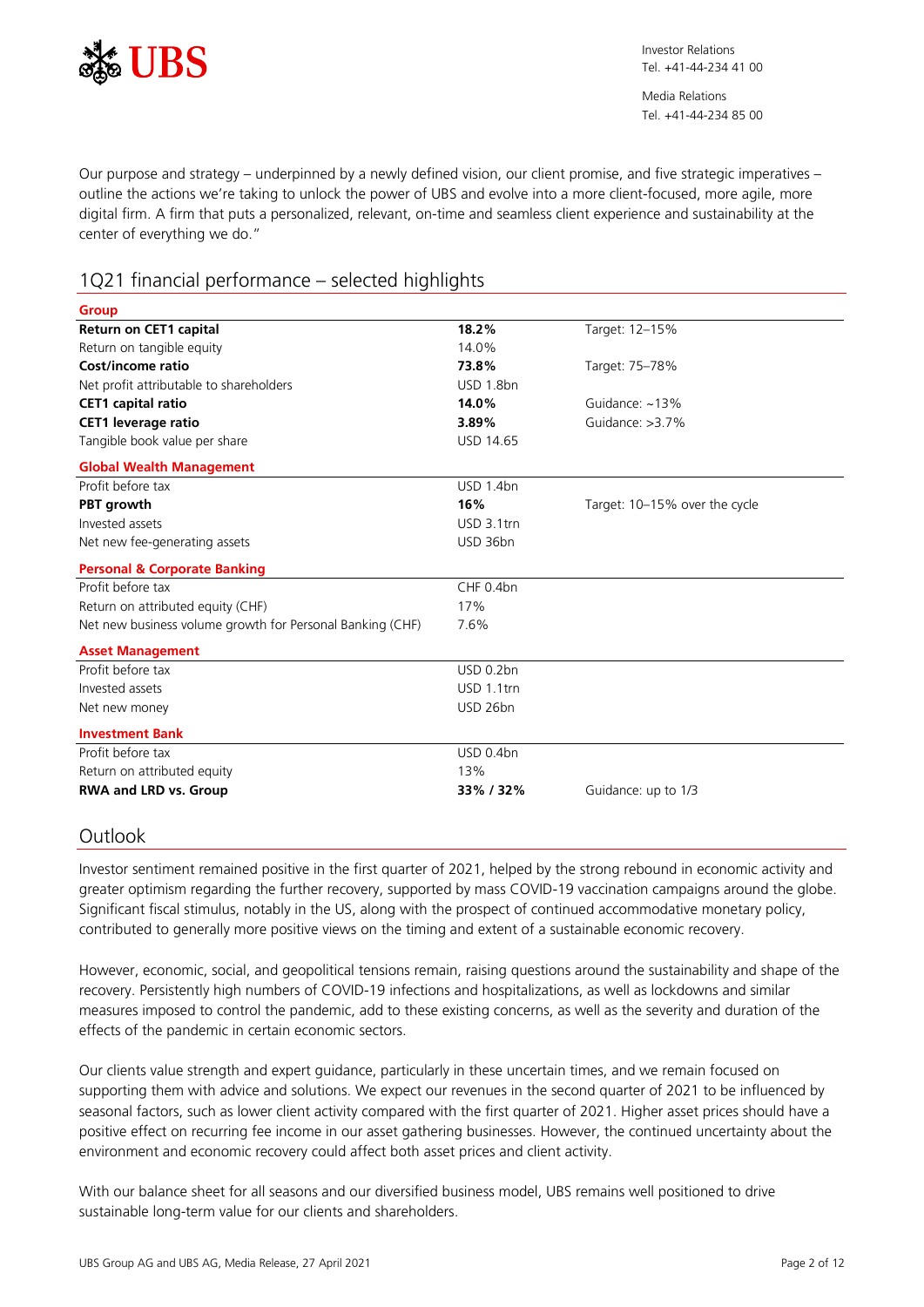



# First quarter 2021 performance overview

Group PBT was USD 2,298m (up 14% YoY), including net credit loss releases of USD 28m. The cost/income ratio was 73.8%, 1.5 percentage points higher YoY, as income (before credit loss expense) increased by 6% and total operating expenses increased by 8%. Operating income increased by 10% YoY. Net profit attributable to shareholders was USD 1,824m (up 14% YoY), with diluted earnings per share of USD 0.49. Return on CET1 capital<sup>1</sup> was 18.2%.

The default by a US-based client of our prime brokerage business resulted in an impact on 1Q21 Group net profit of USD 434m. The related loss in operating income of USD 774m was recognized within the Financing business in the Investment Bank, which provided prime brokerage services to the client, and arose as a result of closing out a significant portfolio of swaps with the client following the default and the unwinding of related hedges. We have exited all remaining exposures in April 2021, with related losses recognized in the second quarter of 2021 which are immaterial for the Group.

|             |                      |         | <u>elepal frealul Mallagellicht (effilij i prosperij lepilij i le<math>\lambda</math>e i pr</u> |             |               |          |
|-------------|----------------------|---------|-------------------------------------------------------------------------------------------------|-------------|---------------|----------|
| <b>1Q18</b> | 1Q19                 | 1Q20    | 2Q20                                                                                            | 3Q20        | 4Q20          | 1Q21     |
| 1,102       | 863                  | 1,218   | 880                                                                                             | 1,057       | 864           | 1,409    |
| 4,409       | 4,003                | 4,547   | 3,942                                                                                           | 4,280       | 4,277         | 4,848    |
|             |                      |         |                                                                                                 |             |               |          |
| (3,306)     | (3, 140)             | (3,329) | (3,062)                                                                                         | (3,223)     | (3, 412)      | (3, 439) |
|             | GWM operating income |         | GWM operating expenses                                                                          | $-$ GWM PBT | (USD million) |          |

## **Global Wealth Management (GWM) PBT USD 1,409m, +16% YoY**

GWM delivered PBT growth in all regions. Recurring net fee income increased 8%, mainly driven by higher average feegenerating assets. Transaction-based income rose 6% on continued high levels of client activity in a constructive market environment. Net interest income decreased by 3%, due to the ongoing pressure from lower US dollar interest rates on deposits, and despite higher revenues from lending. Net credit loss releases were USD 3m. The cost/income ratio improved to 71.0%, down 1.4 percentage points YoY, as income increased by 5% and operating expenses increased by 3%. Loans increased to USD 219bn, with over USD 10bn of net new loans. Invested assets increased 3% sequentially to USD 3,108bn. Fee-generating assets<sup>2</sup> rose to USD 1,328bn, up 4% sequentially. Net new fee-generating assets<sup>2</sup> were USD 36.2bn, supported by inflows in all regions.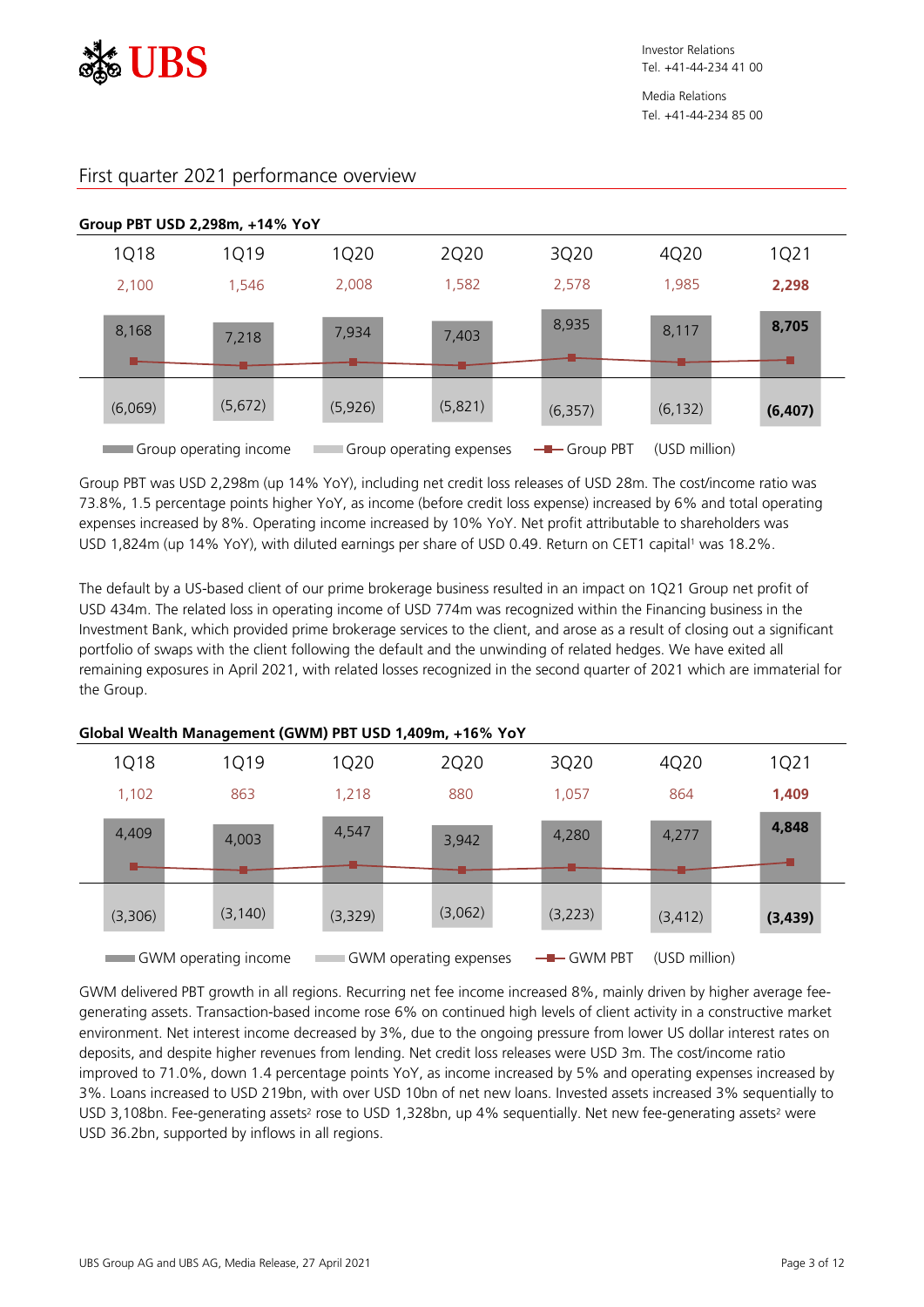

Operating income increased 9%, mainly on credit loss releases of CHF 22m as compared with credit loss expenses in the prior year, as well as a valuation gain of CHF 26m related to the SIX Group and 7% higher recurring net fee income. Lower revenue from credit card and foreign exchange transactions was the main driver of a decrease in transaction-based income, reflecting the effects of the COVID-19 pandemic on travel and leisure spending by clients. Lower deposit revenues mainly drove the 5% decrease in net interest income, reflecting a decrease in margins mainly as a result of lower US dollar interest rates. The cost/income ratio was 63.8%, an increase of 5.8 percentage points YoY, as income decreased by 2% and operating expenses increased by 8%, reflecting higher investments in technology and real estate expenses due to the closure of 44 branches in the first quarter of 2021. Net new business volume growth for Personal Banking was 7.6%.



# **Asset Management (AM) PBT USD 227m, +45% YoY**

Operating income increased by 24% YoY with 153% higher performance fees, while net management fees rose 14%. Performance fees increased, mainly in our Hedge Fund Businesses, partly offset by our Equities business. The cost/income ratio was 64.4%, a 5.1 percentage point improvement YoY, with 24% income growth and 15% higher operating expenses. Invested assets increased 3% QoQ to USD 1,121bn. Net new money was USD 26.2bn (USD 21.9bn excluding money market flows).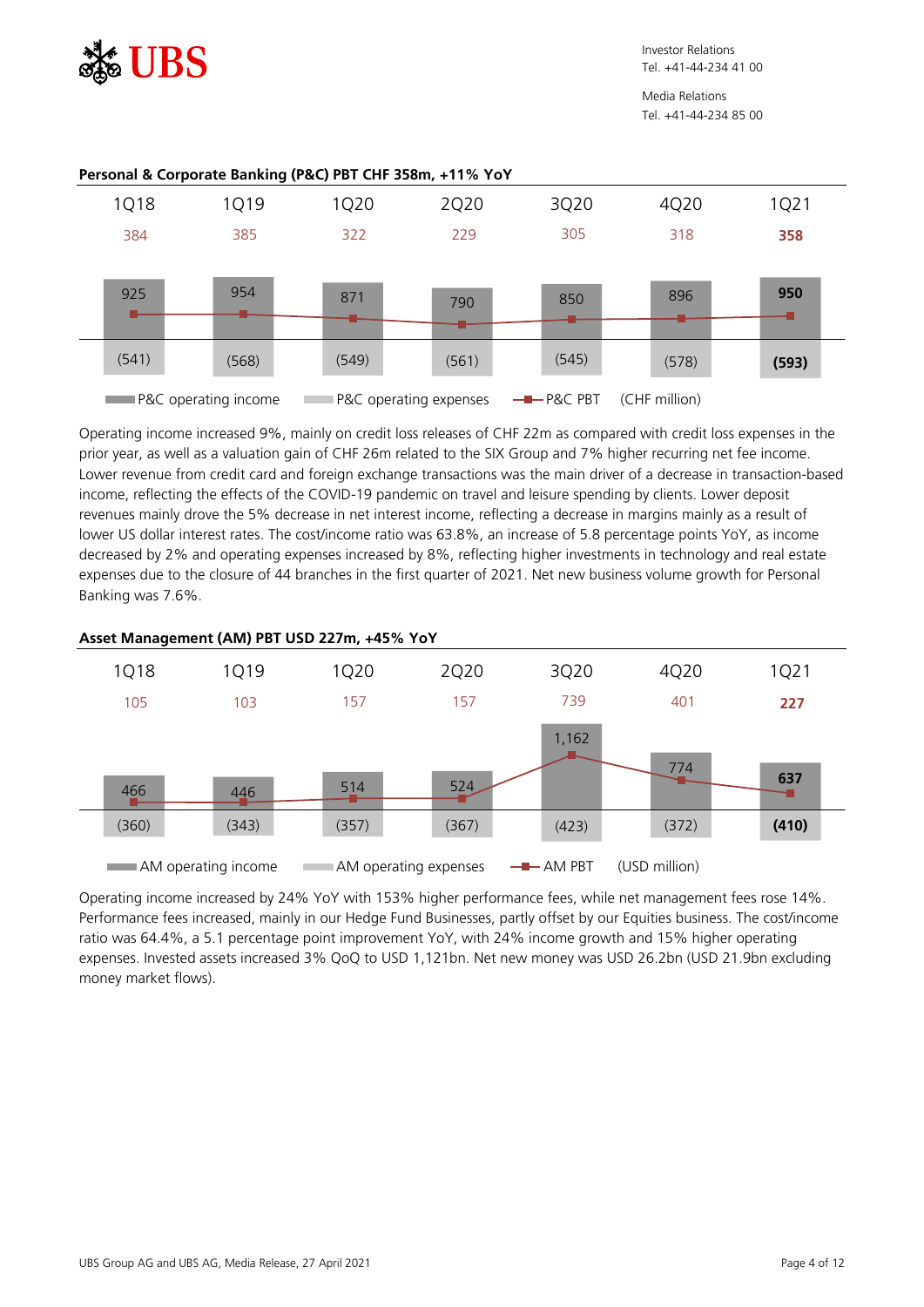

Media Relations Tel. +41-44-234 85 00



The IB's results included a USD 774m loss related to a default by a US-based client of our prime brokerage business. Global Markets revenue decreased by 27% or USD 554m, driven by the aforementioned loss. Excluding this loss, Global Markets would have been up 11%, driven by higher revenues from equity derivatives and cash equities products in a constructive market environment. Global Banking was up 48% or USD 254m, with a significant increase in Equity Capital Markets, driven by elevated IPO activity, and a significant increase in Advisory in EMEA. Credit loss releases were USD 2m. The cost/income ratio was 82.0%, 14.3 percentage points higher YoY, as income decreased by 12%, driven by the aforementioned loss, and operating expenses increased by 7%, largely driven by higher personnel expenses, mainly reflecting increased headcount and foreign currency translation effects. Annualized return on attributed equity was 12.7%.

# **Group Functions PBT USD (139)m, compared with USD (410)m in 1Q20**



GF PBT (USD million)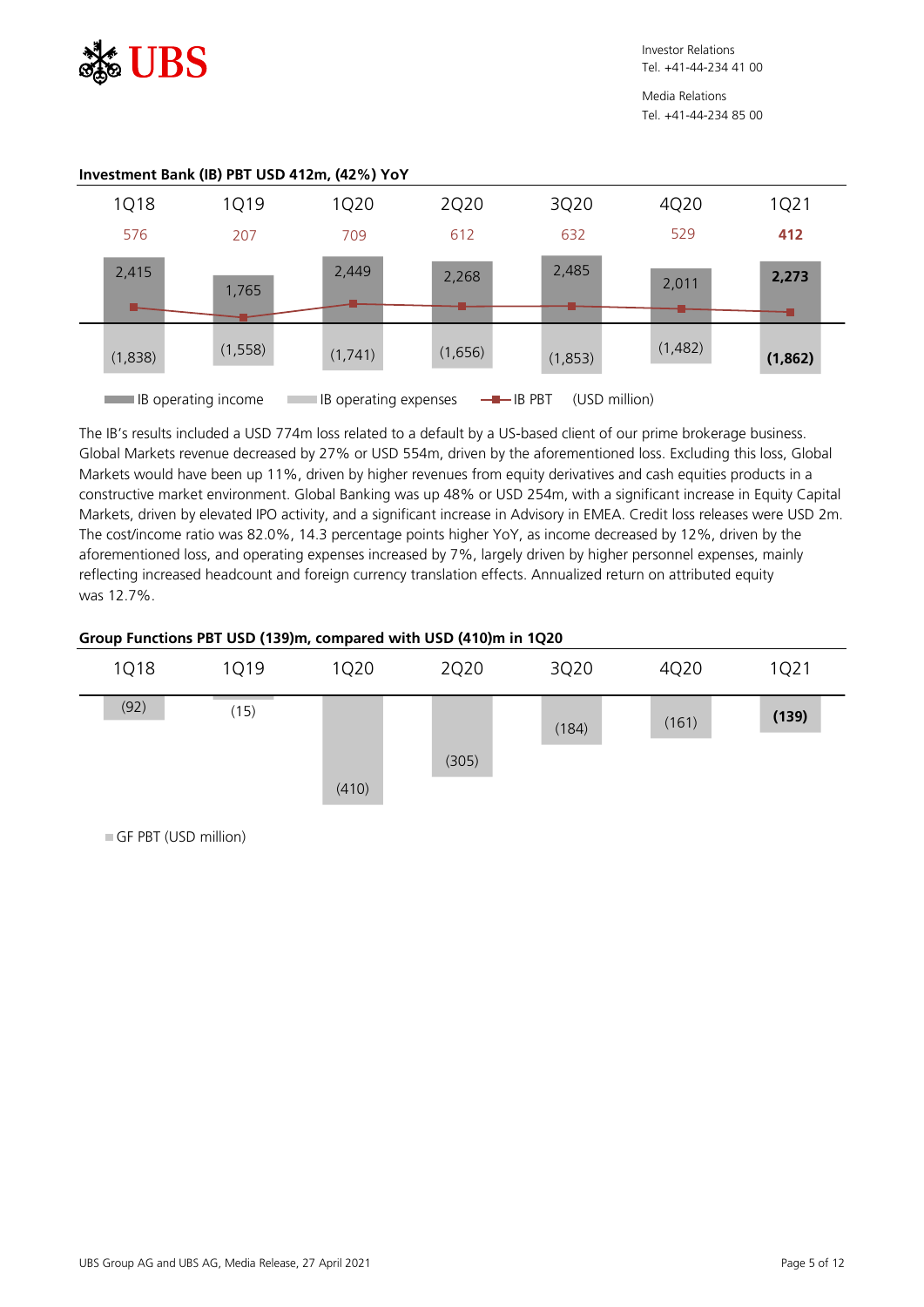

Media Relations Tel. +41-44-234 85 00

# Extending UBS's leadership in sustainable finance

Sustainable finance has been a firm-wide priority for UBS for years. The pandemic is sharpening the market's understanding of the importance of climate transition and certain social issues, such as investment risks. UBS's aim is to continue to help private and institutional clients meet their investment objectives through sustainable finance, making it a critical component of UBS's strategy.

UBS has recently announced tougher environmental standards and will develop a detailed road map for achieving net zero greenhouse gas emissions across all its operations as a founding member of the Net-Zero Banking Alliance, bringing together 43 banks from 23 countries with over USD 28trn in assets, which are committed to aligning their lending and investment portfolios with net-zero emissions by 2050.

Details of the latest announcement outlining the firm's sustainability ambitions can be found *[here.](https://www.ubs.com/global/en/media/display-page-ndp/en-20210422-net-zero.html?caasID=CAAS-ActivityStream)*

UBS has also received the Gold Class Sustainability Award in the S&P Global Sustainability Yearbook showcasing the best performing companies in terms of environmental, social and governance metrics. In addition, the firm launched the first exchange-traded fund from its Asset Management's Climate Aware range of sustainable investment products. The UBS Climate Aware Global Developed Equity UCITS ETF, listed across multiple European exchanges, provides exposure to large- and mid-cap stocks across developed markets.

Information in this news release is presented for UBS Group AG on a consolidated basis unless otherwise specified. Financial information for UBS AG (consolidated) does not differ materially from UBS Group AG (consolidated) and a comparison between UBS Group AG (consolidated) and UBS AG (consolidated) is provided at the end of this news release.

1 Return on CET1 capital is calculated as annualized net profit attributable to shareholders divided by average common equity tier 1 capital. <sup>2</sup> New performance measure for our Global Wealth Management business: Beginning with the first quarter of 2021, we introduced net new feegenerating assets as a new performance measure for our Global Wealth Management business. The new measure captures the growth in clients' invested assets from net flows related to mandates, investment funds with recurring fees, hedge funds and private markets investments, combined with dividend and interest payments into mandates, less fees paid to UBS by clients. The underlying assets and products generate most of Global Wealth Management's recurring net fee income and a portion of its transaction-based income. Compared with net new money, net new fee-generating assets exclude flows related to assets that primarily generate revenues when traded in the form of commissions and transaction spreads, or borrowed against in the form of net interest income, and also exclude deposit flows that generate net interest income, and custody positions that generate custody fees. We will no longer report net new money for Global Wealth Management in our quarterly reports, but will continue to disclose this measure in our annual reports.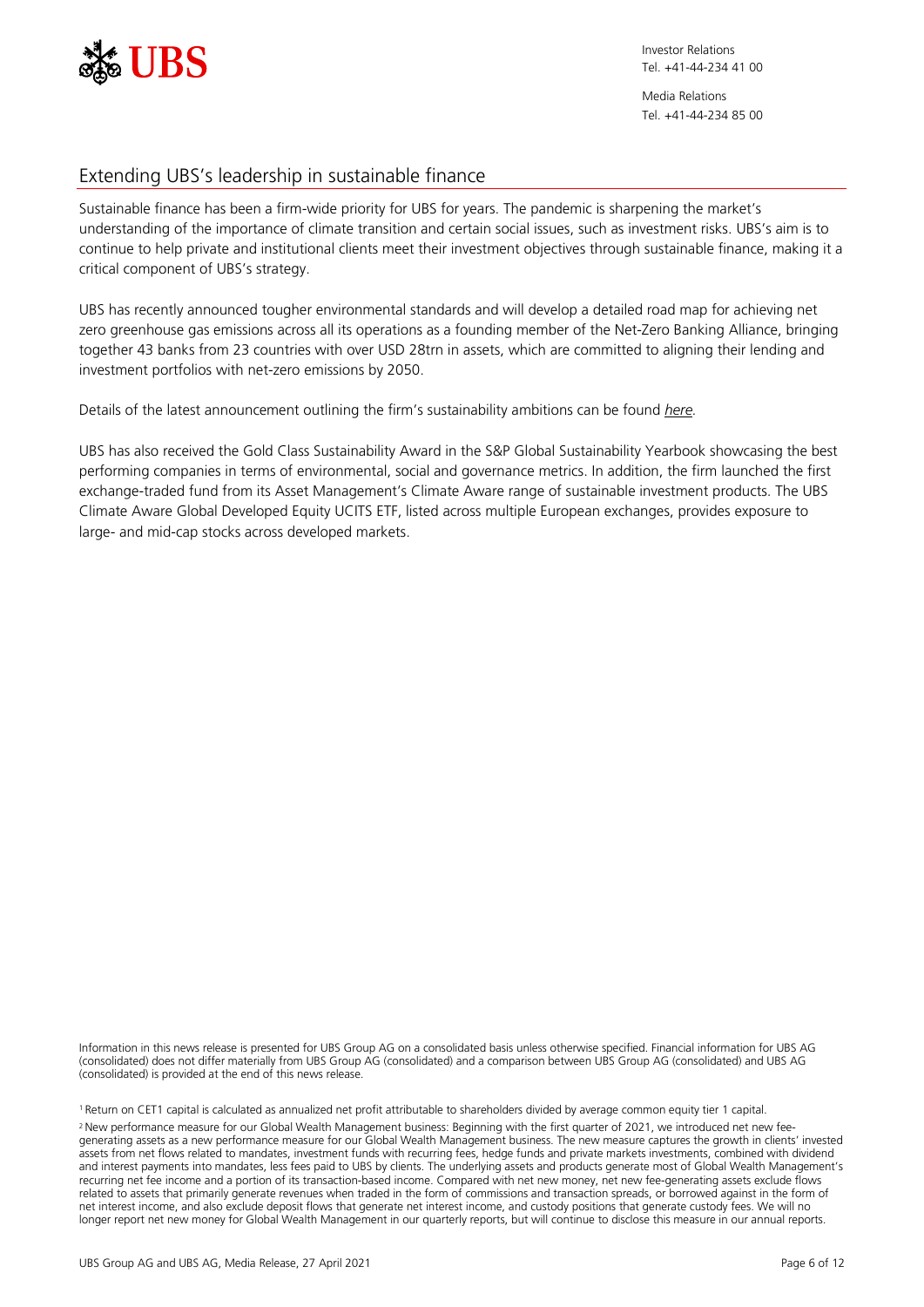

### **Selected financial information of our business divisions and Group Functions1**

|                                      |                                    | For the quarter ended 31.3.21      |                          |                               |                           |       |  |  |  |
|--------------------------------------|------------------------------------|------------------------------------|--------------------------|-------------------------------|---------------------------|-------|--|--|--|
| USD million                          | <b>Global Wealth</b><br>Management | Personal &<br>Corporate<br>Banking | Asset<br>Manage-<br>ment | Investment<br><b>Bank</b>     | Group<br><b>Functions</b> | Total |  |  |  |
| Operating income                     | 4,848                              | 1,037                              | 637                      | 2,273                         | (90)                      | 8,705 |  |  |  |
| Operating expenses                   | 3,439                              | 647                                | 410                      | 1,862                         | 49                        | 6,407 |  |  |  |
| Operating profit / (loss) before tax | 1,409                              | 389                                | 227                      | 412                           | (139)                     | 2,298 |  |  |  |
|                                      |                                    |                                    |                          | For the quarter ended 31.3.20 |                           |       |  |  |  |
| USD million                          | Global Wealth<br>Management        | Personal &<br>Corporate<br>Banking | Asset<br>Manage-<br>ment | Investment<br><b>Bank</b>     | Group<br>Functions        | Total |  |  |  |
| Operating income                     | 4,547                              | 904                                | 514                      | 2,449                         | (480)                     | 7,934 |  |  |  |
| Operating expenses                   | 3,329                              | 570                                | 357                      | 1,741                         | (71)                      | 5,926 |  |  |  |
| of which: net restructuring expenses | 61                                 |                                    | 5                        | 19                            | 0                         | 86    |  |  |  |
| Operating profit / (loss) before tax | 1,218                              | 334                                | 157                      | 709                           | (410)                     | 2,008 |  |  |  |

1 The "of which" components of operating income and operating expenses disclosed in this table are items that are not recurring or necessarily representative of the underlying business performance for the reporting period specified.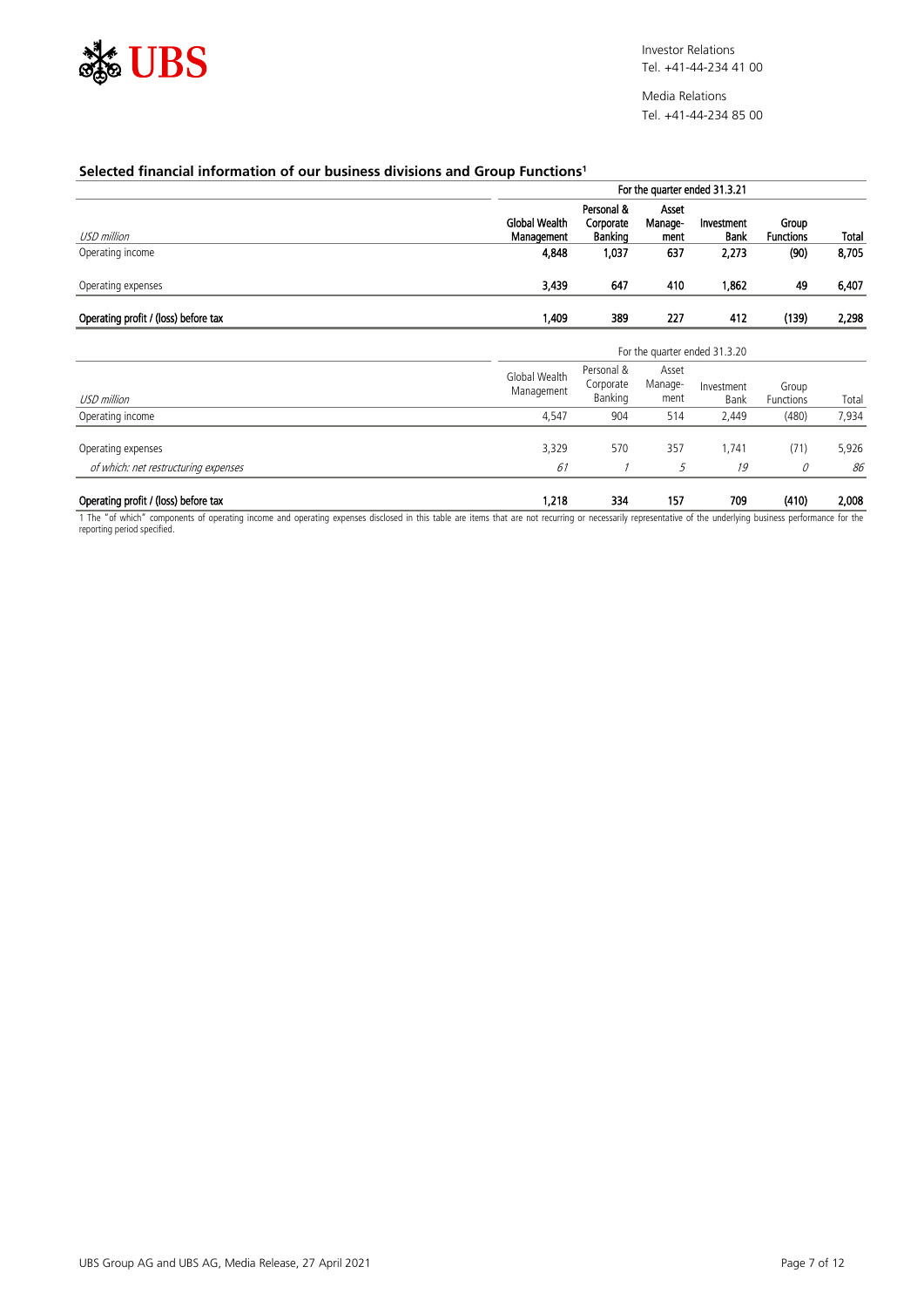

Media Relations Tel. +41-44-234 85 00

## **Our key figures**

|                                                               | As of or for the quarter ended |                 |           |  |  |  |
|---------------------------------------------------------------|--------------------------------|-----------------|-----------|--|--|--|
| USD million, except where indicated                           | 31.3.21                        | 31.12.20        | 31.3.20   |  |  |  |
| Group results                                                 |                                |                 |           |  |  |  |
| Operating income                                              | 8.705                          | 8.117           | 7,934     |  |  |  |
| Operating expenses                                            | 6.407                          | 6,132           | 5,926     |  |  |  |
| Operating profit / (loss) before tax                          | 2,298                          | 1,985           | 2,008     |  |  |  |
| Net profit / (loss) attributable to shareholders              | 1,824                          | 1,636           | 1,595     |  |  |  |
| Diluted earnings per share (USD) <sup>1</sup>                 | 0.49                           | 0.44            | 0.43      |  |  |  |
| Profitability and growth <sup>2</sup>                         |                                |                 |           |  |  |  |
| Return on equity (%)                                          | 12.4                           | 11.0            | 11.4<br>. |  |  |  |
| Return on tangible equity (%)                                 | 14.0                           | 12.4            | 12.8      |  |  |  |
| Return on common equity tier 1 capital (%)                    | 18.2                           | 16.8            | 17.7      |  |  |  |
| Return on risk-weighted assets, gross (%)                     | 12.0                           | 11.4            | 12.0      |  |  |  |
| Return on leverage ratio denominator, gross (%) <sup>3</sup>  | 3.3                            | 3.2             | 3.5       |  |  |  |
| Cost / income ratio (%)                                       | 73.8                           | 74.9            | 72.3      |  |  |  |
| Effective tax rate (%)                                        | 20.5                           | 17.2            | 20.4      |  |  |  |
| Net profit growth (%)                                         | 14.3                           | 126.7           | 39.8      |  |  |  |
| Resources <sup>2</sup>                                        |                                |                 |           |  |  |  |
| Total assets                                                  | 1,107,712                      | 1,125,765       | 1,098,110 |  |  |  |
| Equity attributable to shareholders                           | 58,026                         | 59,445          | 57,917    |  |  |  |
| Common equity tier 1 capital <sup>4</sup>                     | 40,426                         | 39.890          | 36,659    |  |  |  |
| Risk-weighted assets <sup>4</sup>                             | 287,828                        | 289,101         | 286,256   |  |  |  |
| Common equity tier 1 capital ratio (%) <sup>4</sup>           | 14.0                           | 13.8            | 12.8      |  |  |  |
| Going concern capital ratio (%) <sup>4</sup>                  | 19.6                           | 19.4            | 18.1      |  |  |  |
| Total loss-absorbing capacity ratio (%) <sup>4</sup>          | 35.0                           | 35.2            | 32.7      |  |  |  |
| Leverage ratio denominator <sup>3,4</sup>                     | 1,038,225                      | 1,037,150       | 955,943   |  |  |  |
| Common equity tier 1 leverage ratio (%) <sup>3,4</sup>        | 3.89                           | 3.85            | 3.83      |  |  |  |
| Going concern leverage ratio (%) <sup>3,4</sup>               | 5.4                            | 5.4             | 5.4       |  |  |  |
| Total loss-absorbing capacity leverage ratio (%) <sup>4</sup> | 9.7                            | 9.8             | 9.8       |  |  |  |
| Liquidity coverage ratio $(%)^5$                              | $\overline{151}$               | $\frac{1}{152}$ | 139       |  |  |  |
| Other                                                         |                                |                 |           |  |  |  |
| Invested assets (USD billion) <sup>6</sup>                    | 4.306                          | 4,187           | 3,236     |  |  |  |
| Personnel (full-time equivalents)                             | 71,779                         | 71,551          | 69,437    |  |  |  |
| Market capitalization <sup>1</sup>                            | 54,536                         | 50,013          | 33,649    |  |  |  |
| Total book value per share (USD) <sup>1</sup>                 | 16.47                          | 16.74           | 16.16     |  |  |  |
| Total book value per share (CHF) <sup>1</sup>                 | 15.57                          | 14.82           | 15.57     |  |  |  |
| Tangible book value per share (USD) <sup>1</sup>              | 14.65                          | 14.91           | 14.37     |  |  |  |
| Tangible book value per share (CHF) <sup>1</sup>              | 13.85                          | 13.21           | 13.85     |  |  |  |

1 Refer to the "Share information and earnings per share" section of the UBS Group first quarter 2021 report for more information. 2 Refer to the "Performance targets and capital guidance" section of our<br>Annual Report 2020 exemption that applied from 25 March 2020 until 1 January 2021 and was granted by FINMA in connection with COVID-19. Refer to the "Regulatory and legal developments" section of our Annual Report 2020 for<br>more information. Personal & Corporate Banking. Refer to "Note 32 Invested assets and net new money" in the "Consolidated financial statements" section of our Annual Report 2020 for more information.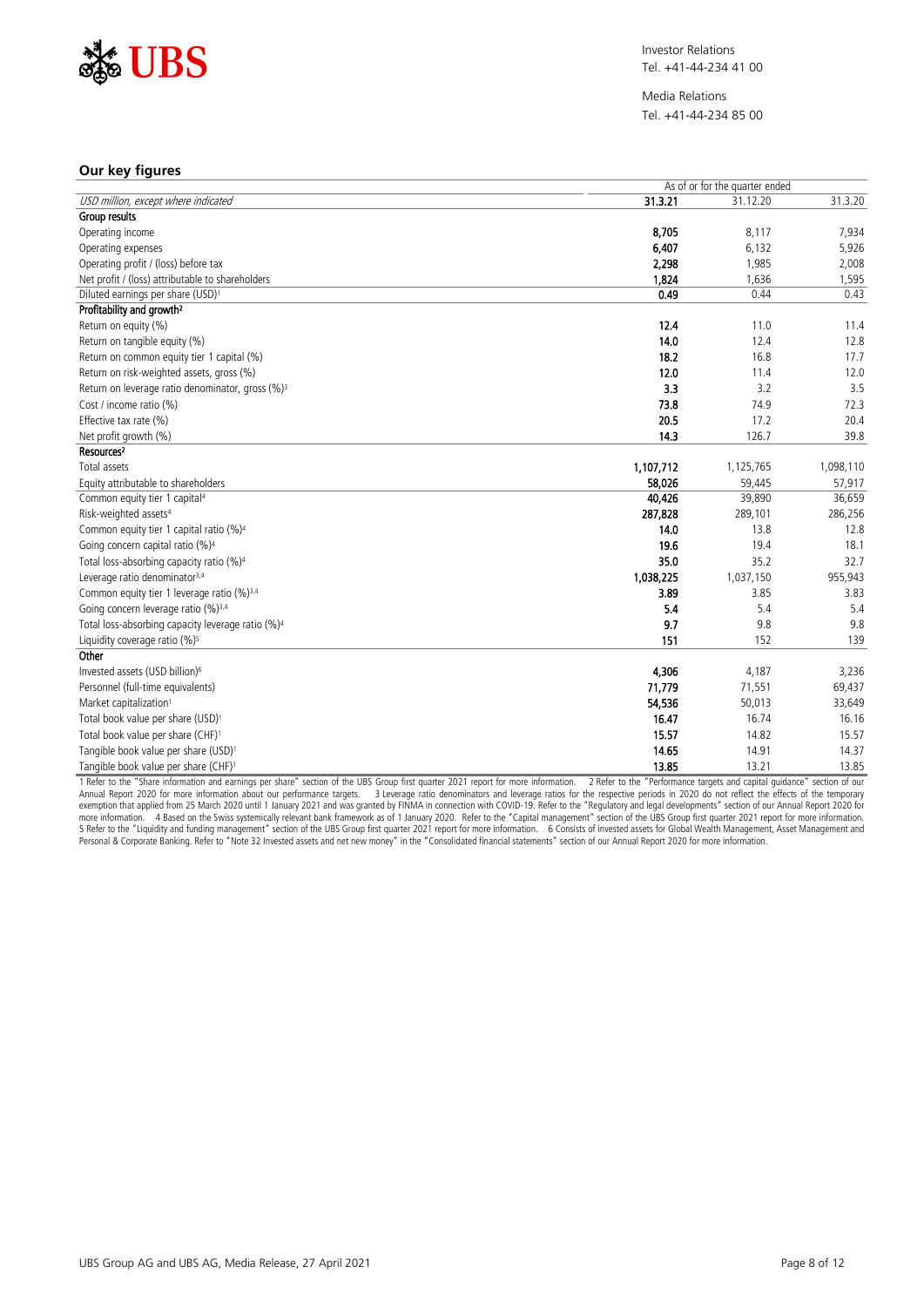

Media Relations Tel. +41-44-234 85 00

#### **Income statement**

|                                                                                           |         | For the quarter ended |         |      | % change from |  |
|-------------------------------------------------------------------------------------------|---------|-----------------------|---------|------|---------------|--|
| <b>USD</b> million                                                                        | 31.3.21 | 31.12.20              | 31.3.20 | 4Q20 | 1Q20          |  |
| Net interest income                                                                       | 1,613   | 1,622                 | 1,330   | (1)  | 21            |  |
| Other net income from financial instruments measured at fair value through profit or loss | 1.309   | 1,453                 | 1,807   | (10) | (28)          |  |
| Credit loss (expense) / release                                                           | 28      | (66)                  | (268)   |      |               |  |
| Fee and commission income                                                                 | 6,169   | 5,543                 | 5,477   |      | 13            |  |
| Fee and commission expense                                                                | (478)   | (459)                 | (456)   |      |               |  |
| Net fee and commission income                                                             | 5.691   | 5,084                 | 5,021   | 12   | 13            |  |
| Other income                                                                              | 64      | 24                    | 43      | 161  | 46            |  |
| Total operating income                                                                    | 8,705   | 8.117                 | 7,934   |      | 10            |  |
| Personnel expenses                                                                        | 4.801   | 3,989                 | 4.321   | 20   | 11            |  |
| General and administrative expenses                                                       | 1.089   | 1,515                 | 1.133   | (28) | (4)           |  |
| Depreciation and impairment of property, equipment and software                           | 508     | 617                   | 456     | (18) | 12            |  |
| Amortization and impairment of goodwill and intangible assets                             | 8       | 10                    | 16      | (16) | (46)          |  |
| Total operating expenses                                                                  | 6,407   | 6,132                 | 5,926   | 4    | 8             |  |
| Operating profit / (loss) before tax                                                      | 2,298   | 1,985                 | 2,008   | 16   | 14            |  |
| Tax expense / (benefit)                                                                   | 471     | 341                   | 410     | 38   | 15            |  |
| Net profit / (loss)                                                                       | 1,827   | 1.645                 | 1,598   |      | 14            |  |
| Net profit / (loss) attributable to non-controlling interests                             | 3       | q                     |         | (65) |               |  |
| Net profit / (loss) attributable to shareholders                                          | 1,824   | 1,636                 | 1,595   |      | 14            |  |

| Total comprehensive income                                           | 339) | 728 | 4.195 |     |
|----------------------------------------------------------------------|------|-----|-------|-----|
| Total comprehensive income attributable to non-controlling interests | (9)  |     |       | 426 |
| Total comprehensive income attributable to shareholders              | 330) |     | 4.19  |     |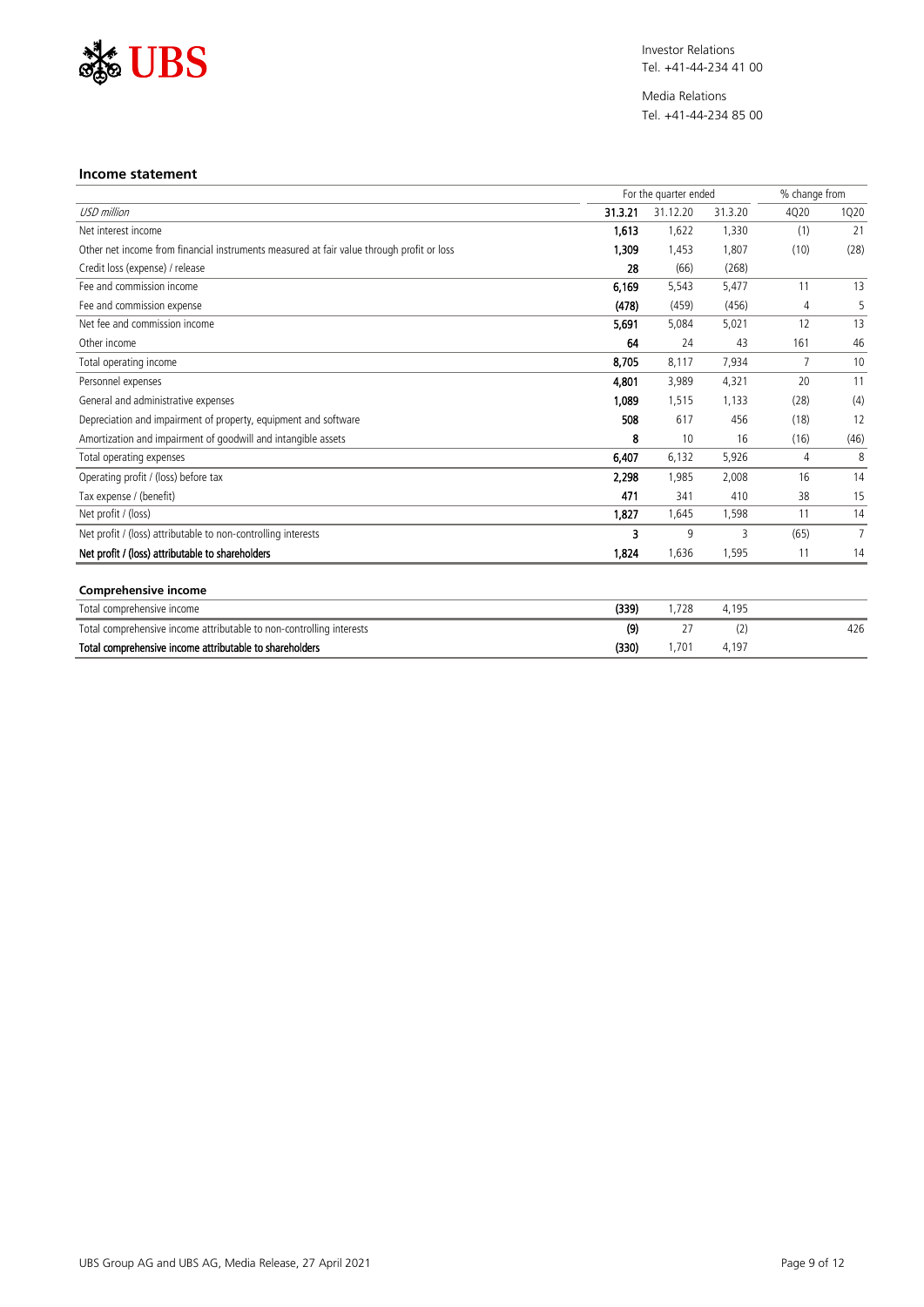

Media Relations Tel. +41-44-234 85 00

# **Comparison between UBS Group AG consolidated and UBS AG consolidated**

| <b>UBS Group AG</b><br><b>UBS AG</b><br><b>UBS Group AG</b><br>Difference<br><b>UBS AG</b><br>Difference<br>consolidated<br>USD million, except where indicated<br>consolidated<br>(absolute)<br>consolidated<br>consolidated<br>(absolute)<br>Income statement<br>8,705<br>(130)<br>8,117<br>8,220<br>Operating income<br>8,836<br>(103)<br>6,407<br>6.684<br>(277)<br>6,132<br>6,324<br>Operating expenses<br>(192)<br>1,896<br>147<br>1,985<br>89<br>Operating profit / (loss) before tax<br>2.298<br>2.151<br>of which: Global Wealth Management<br>9<br>1,409<br>1,391<br>$\frac{18}{15}$<br>864<br>855<br>389<br>of which: Personal & Corporate Banking<br>390<br>353<br>353<br>(1)<br>0<br>227<br>227<br>401<br>401<br>of which: Asset Management<br>0<br>0<br>.<br>412<br>394<br>529<br>528<br>of which: Investment Bank<br>17<br>$\mathcal I$<br>(139)<br>(251)<br>(241)<br>of which: Group Functions<br>112<br>(161)<br>79<br>1,827<br>1,713<br>73<br>114<br>1,645<br>1,572<br>Net profit / (loss)<br>$\frac{73}{2}$<br>1,824<br>114<br>of which: net profit / (loss) attributable to shareholders<br>1,710<br>1,636<br>1,563<br>3<br>3<br>9<br>9<br>0<br>of which: net profit / (loss) attributable to non-controlling interests<br>О<br><b>Statement of comprehensive income</b><br>(2, 166)<br>54<br>(2,032)<br>(135)<br>83<br>29<br>Other comprehensive income<br>of which: attributable to shareholders<br>(2, 154)<br>(2,019)<br>(135)<br>65<br>36<br>$\frac{29}{100}$<br>$\mathcal O$<br>(12)<br>(12)<br>$18$<br>of which: attributable to non-controlling interests<br>0<br>18<br>(339)<br>(319)<br>1,728<br>1,626<br>(21)<br>102<br>Total comprehensive income<br>(330)<br>(309)<br>1,599<br>of which: attributable to shareholders<br>(21)<br>1,701<br>102<br>27<br>(9)<br>(9)<br>0<br>27<br>0<br>of which: attributable to non-controlling interests<br><b>Balance sheet</b><br>1,107,712<br>1,109,234<br>(1, 522)<br>1,125,765<br>1,125,327<br>438<br>Total assets<br><b>Total liabilities</b><br>1,049,379<br>1,051,481<br>(2, 102)<br>1,066,000<br>1,067,254<br>(1, 254)<br>580<br>58,333<br>59,765<br>58,073<br>1,691<br>Total equity<br>57,753<br>580<br>59,445<br>of which: equity attributable to shareholders<br>58,026<br>57,446<br>57,754<br>1,691<br>307<br>307<br>of which: equity attributable to non-controlling interests<br>0<br>319<br>319<br>0<br><b>Capital information</b><br>Common equity tier 1 capital<br>40,426<br>38,826<br>1,600<br>39,890<br>38,181<br>1,709<br>Going concern capital<br>56,288<br>53,255<br>3,033<br>56,178<br>52,610<br>3,567<br>Risk-weighted assets<br>287,828<br>285,119<br>2,710<br>289,101<br>286,743<br>2,358<br>Common equity tier 1 capital ratio (%)<br>14.0<br>0.4<br>13.3<br>13.6<br>13.8<br>0.5<br>19.6<br>18.7<br>0.9<br>Going concern capital ratio (%)<br>19.4<br>18.3<br>1.1<br>Total loss-absorbing capacity ratio (%)<br>35.0<br>34.2<br>0.7<br>35.2<br>34.2<br>1.0<br>Leverage ratio denominator <sup>1</sup><br>1,038,225<br>1,039,736<br>(1, 511)<br>1,037,150<br>1,036,771<br>379<br>3.89<br>Common equity tier 1 leverage ratio (%) <sup>1</sup><br>3.73<br>0.16<br>3.85<br>3.68<br>0.16<br>5.1<br>5.4<br>0.3<br>5.4<br>5.1<br>Going concern leverage ratio (%) <sup>1</sup><br>0.3<br>0.3<br>9.5<br>9.7<br>9.4<br>9.8<br>0.3 |                                                  | As of or for the quarter ended 31.3.21 |  | As of or for the quarter ended 31.12.20 |  |
|-------------------------------------------------------------------------------------------------------------------------------------------------------------------------------------------------------------------------------------------------------------------------------------------------------------------------------------------------------------------------------------------------------------------------------------------------------------------------------------------------------------------------------------------------------------------------------------------------------------------------------------------------------------------------------------------------------------------------------------------------------------------------------------------------------------------------------------------------------------------------------------------------------------------------------------------------------------------------------------------------------------------------------------------------------------------------------------------------------------------------------------------------------------------------------------------------------------------------------------------------------------------------------------------------------------------------------------------------------------------------------------------------------------------------------------------------------------------------------------------------------------------------------------------------------------------------------------------------------------------------------------------------------------------------------------------------------------------------------------------------------------------------------------------------------------------------------------------------------------------------------------------------------------------------------------------------------------------------------------------------------------------------------------------------------------------------------------------------------------------------------------------------------------------------------------------------------------------------------------------------------------------------------------------------------------------------------------------------------------------------------------------------------------------------------------------------------------------------------------------------------------------------------------------------------------------------------------------------------------------------------------------------------------------------------------------------------------------------------------------------------------------------------------------------------------------------------------------------------------------------------------------------------------------------------------------------------------------------------------------------------------------------------------------------------------------------------------------------------------------------------------------------------------------------------------------------------------------------------------------------------------------------------------------------------------------------|--------------------------------------------------|----------------------------------------|--|-----------------------------------------|--|
|                                                                                                                                                                                                                                                                                                                                                                                                                                                                                                                                                                                                                                                                                                                                                                                                                                                                                                                                                                                                                                                                                                                                                                                                                                                                                                                                                                                                                                                                                                                                                                                                                                                                                                                                                                                                                                                                                                                                                                                                                                                                                                                                                                                                                                                                                                                                                                                                                                                                                                                                                                                                                                                                                                                                                                                                                                                                                                                                                                                                                                                                                                                                                                                                                                                                                                                         |                                                  |                                        |  |                                         |  |
|                                                                                                                                                                                                                                                                                                                                                                                                                                                                                                                                                                                                                                                                                                                                                                                                                                                                                                                                                                                                                                                                                                                                                                                                                                                                                                                                                                                                                                                                                                                                                                                                                                                                                                                                                                                                                                                                                                                                                                                                                                                                                                                                                                                                                                                                                                                                                                                                                                                                                                                                                                                                                                                                                                                                                                                                                                                                                                                                                                                                                                                                                                                                                                                                                                                                                                                         |                                                  |                                        |  |                                         |  |
|                                                                                                                                                                                                                                                                                                                                                                                                                                                                                                                                                                                                                                                                                                                                                                                                                                                                                                                                                                                                                                                                                                                                                                                                                                                                                                                                                                                                                                                                                                                                                                                                                                                                                                                                                                                                                                                                                                                                                                                                                                                                                                                                                                                                                                                                                                                                                                                                                                                                                                                                                                                                                                                                                                                                                                                                                                                                                                                                                                                                                                                                                                                                                                                                                                                                                                                         |                                                  |                                        |  |                                         |  |
|                                                                                                                                                                                                                                                                                                                                                                                                                                                                                                                                                                                                                                                                                                                                                                                                                                                                                                                                                                                                                                                                                                                                                                                                                                                                                                                                                                                                                                                                                                                                                                                                                                                                                                                                                                                                                                                                                                                                                                                                                                                                                                                                                                                                                                                                                                                                                                                                                                                                                                                                                                                                                                                                                                                                                                                                                                                                                                                                                                                                                                                                                                                                                                                                                                                                                                                         |                                                  |                                        |  |                                         |  |
|                                                                                                                                                                                                                                                                                                                                                                                                                                                                                                                                                                                                                                                                                                                                                                                                                                                                                                                                                                                                                                                                                                                                                                                                                                                                                                                                                                                                                                                                                                                                                                                                                                                                                                                                                                                                                                                                                                                                                                                                                                                                                                                                                                                                                                                                                                                                                                                                                                                                                                                                                                                                                                                                                                                                                                                                                                                                                                                                                                                                                                                                                                                                                                                                                                                                                                                         |                                                  |                                        |  |                                         |  |
|                                                                                                                                                                                                                                                                                                                                                                                                                                                                                                                                                                                                                                                                                                                                                                                                                                                                                                                                                                                                                                                                                                                                                                                                                                                                                                                                                                                                                                                                                                                                                                                                                                                                                                                                                                                                                                                                                                                                                                                                                                                                                                                                                                                                                                                                                                                                                                                                                                                                                                                                                                                                                                                                                                                                                                                                                                                                                                                                                                                                                                                                                                                                                                                                                                                                                                                         |                                                  |                                        |  |                                         |  |
|                                                                                                                                                                                                                                                                                                                                                                                                                                                                                                                                                                                                                                                                                                                                                                                                                                                                                                                                                                                                                                                                                                                                                                                                                                                                                                                                                                                                                                                                                                                                                                                                                                                                                                                                                                                                                                                                                                                                                                                                                                                                                                                                                                                                                                                                                                                                                                                                                                                                                                                                                                                                                                                                                                                                                                                                                                                                                                                                                                                                                                                                                                                                                                                                                                                                                                                         |                                                  |                                        |  |                                         |  |
|                                                                                                                                                                                                                                                                                                                                                                                                                                                                                                                                                                                                                                                                                                                                                                                                                                                                                                                                                                                                                                                                                                                                                                                                                                                                                                                                                                                                                                                                                                                                                                                                                                                                                                                                                                                                                                                                                                                                                                                                                                                                                                                                                                                                                                                                                                                                                                                                                                                                                                                                                                                                                                                                                                                                                                                                                                                                                                                                                                                                                                                                                                                                                                                                                                                                                                                         |                                                  |                                        |  |                                         |  |
|                                                                                                                                                                                                                                                                                                                                                                                                                                                                                                                                                                                                                                                                                                                                                                                                                                                                                                                                                                                                                                                                                                                                                                                                                                                                                                                                                                                                                                                                                                                                                                                                                                                                                                                                                                                                                                                                                                                                                                                                                                                                                                                                                                                                                                                                                                                                                                                                                                                                                                                                                                                                                                                                                                                                                                                                                                                                                                                                                                                                                                                                                                                                                                                                                                                                                                                         |                                                  |                                        |  |                                         |  |
|                                                                                                                                                                                                                                                                                                                                                                                                                                                                                                                                                                                                                                                                                                                                                                                                                                                                                                                                                                                                                                                                                                                                                                                                                                                                                                                                                                                                                                                                                                                                                                                                                                                                                                                                                                                                                                                                                                                                                                                                                                                                                                                                                                                                                                                                                                                                                                                                                                                                                                                                                                                                                                                                                                                                                                                                                                                                                                                                                                                                                                                                                                                                                                                                                                                                                                                         |                                                  |                                        |  |                                         |  |
|                                                                                                                                                                                                                                                                                                                                                                                                                                                                                                                                                                                                                                                                                                                                                                                                                                                                                                                                                                                                                                                                                                                                                                                                                                                                                                                                                                                                                                                                                                                                                                                                                                                                                                                                                                                                                                                                                                                                                                                                                                                                                                                                                                                                                                                                                                                                                                                                                                                                                                                                                                                                                                                                                                                                                                                                                                                                                                                                                                                                                                                                                                                                                                                                                                                                                                                         |                                                  |                                        |  |                                         |  |
|                                                                                                                                                                                                                                                                                                                                                                                                                                                                                                                                                                                                                                                                                                                                                                                                                                                                                                                                                                                                                                                                                                                                                                                                                                                                                                                                                                                                                                                                                                                                                                                                                                                                                                                                                                                                                                                                                                                                                                                                                                                                                                                                                                                                                                                                                                                                                                                                                                                                                                                                                                                                                                                                                                                                                                                                                                                                                                                                                                                                                                                                                                                                                                                                                                                                                                                         |                                                  |                                        |  |                                         |  |
|                                                                                                                                                                                                                                                                                                                                                                                                                                                                                                                                                                                                                                                                                                                                                                                                                                                                                                                                                                                                                                                                                                                                                                                                                                                                                                                                                                                                                                                                                                                                                                                                                                                                                                                                                                                                                                                                                                                                                                                                                                                                                                                                                                                                                                                                                                                                                                                                                                                                                                                                                                                                                                                                                                                                                                                                                                                                                                                                                                                                                                                                                                                                                                                                                                                                                                                         |                                                  |                                        |  |                                         |  |
|                                                                                                                                                                                                                                                                                                                                                                                                                                                                                                                                                                                                                                                                                                                                                                                                                                                                                                                                                                                                                                                                                                                                                                                                                                                                                                                                                                                                                                                                                                                                                                                                                                                                                                                                                                                                                                                                                                                                                                                                                                                                                                                                                                                                                                                                                                                                                                                                                                                                                                                                                                                                                                                                                                                                                                                                                                                                                                                                                                                                                                                                                                                                                                                                                                                                                                                         |                                                  |                                        |  |                                         |  |
|                                                                                                                                                                                                                                                                                                                                                                                                                                                                                                                                                                                                                                                                                                                                                                                                                                                                                                                                                                                                                                                                                                                                                                                                                                                                                                                                                                                                                                                                                                                                                                                                                                                                                                                                                                                                                                                                                                                                                                                                                                                                                                                                                                                                                                                                                                                                                                                                                                                                                                                                                                                                                                                                                                                                                                                                                                                                                                                                                                                                                                                                                                                                                                                                                                                                                                                         |                                                  |                                        |  |                                         |  |
|                                                                                                                                                                                                                                                                                                                                                                                                                                                                                                                                                                                                                                                                                                                                                                                                                                                                                                                                                                                                                                                                                                                                                                                                                                                                                                                                                                                                                                                                                                                                                                                                                                                                                                                                                                                                                                                                                                                                                                                                                                                                                                                                                                                                                                                                                                                                                                                                                                                                                                                                                                                                                                                                                                                                                                                                                                                                                                                                                                                                                                                                                                                                                                                                                                                                                                                         |                                                  |                                        |  |                                         |  |
|                                                                                                                                                                                                                                                                                                                                                                                                                                                                                                                                                                                                                                                                                                                                                                                                                                                                                                                                                                                                                                                                                                                                                                                                                                                                                                                                                                                                                                                                                                                                                                                                                                                                                                                                                                                                                                                                                                                                                                                                                                                                                                                                                                                                                                                                                                                                                                                                                                                                                                                                                                                                                                                                                                                                                                                                                                                                                                                                                                                                                                                                                                                                                                                                                                                                                                                         |                                                  |                                        |  |                                         |  |
|                                                                                                                                                                                                                                                                                                                                                                                                                                                                                                                                                                                                                                                                                                                                                                                                                                                                                                                                                                                                                                                                                                                                                                                                                                                                                                                                                                                                                                                                                                                                                                                                                                                                                                                                                                                                                                                                                                                                                                                                                                                                                                                                                                                                                                                                                                                                                                                                                                                                                                                                                                                                                                                                                                                                                                                                                                                                                                                                                                                                                                                                                                                                                                                                                                                                                                                         |                                                  |                                        |  |                                         |  |
|                                                                                                                                                                                                                                                                                                                                                                                                                                                                                                                                                                                                                                                                                                                                                                                                                                                                                                                                                                                                                                                                                                                                                                                                                                                                                                                                                                                                                                                                                                                                                                                                                                                                                                                                                                                                                                                                                                                                                                                                                                                                                                                                                                                                                                                                                                                                                                                                                                                                                                                                                                                                                                                                                                                                                                                                                                                                                                                                                                                                                                                                                                                                                                                                                                                                                                                         |                                                  |                                        |  |                                         |  |
|                                                                                                                                                                                                                                                                                                                                                                                                                                                                                                                                                                                                                                                                                                                                                                                                                                                                                                                                                                                                                                                                                                                                                                                                                                                                                                                                                                                                                                                                                                                                                                                                                                                                                                                                                                                                                                                                                                                                                                                                                                                                                                                                                                                                                                                                                                                                                                                                                                                                                                                                                                                                                                                                                                                                                                                                                                                                                                                                                                                                                                                                                                                                                                                                                                                                                                                         |                                                  |                                        |  |                                         |  |
|                                                                                                                                                                                                                                                                                                                                                                                                                                                                                                                                                                                                                                                                                                                                                                                                                                                                                                                                                                                                                                                                                                                                                                                                                                                                                                                                                                                                                                                                                                                                                                                                                                                                                                                                                                                                                                                                                                                                                                                                                                                                                                                                                                                                                                                                                                                                                                                                                                                                                                                                                                                                                                                                                                                                                                                                                                                                                                                                                                                                                                                                                                                                                                                                                                                                                                                         |                                                  |                                        |  |                                         |  |
|                                                                                                                                                                                                                                                                                                                                                                                                                                                                                                                                                                                                                                                                                                                                                                                                                                                                                                                                                                                                                                                                                                                                                                                                                                                                                                                                                                                                                                                                                                                                                                                                                                                                                                                                                                                                                                                                                                                                                                                                                                                                                                                                                                                                                                                                                                                                                                                                                                                                                                                                                                                                                                                                                                                                                                                                                                                                                                                                                                                                                                                                                                                                                                                                                                                                                                                         |                                                  |                                        |  |                                         |  |
|                                                                                                                                                                                                                                                                                                                                                                                                                                                                                                                                                                                                                                                                                                                                                                                                                                                                                                                                                                                                                                                                                                                                                                                                                                                                                                                                                                                                                                                                                                                                                                                                                                                                                                                                                                                                                                                                                                                                                                                                                                                                                                                                                                                                                                                                                                                                                                                                                                                                                                                                                                                                                                                                                                                                                                                                                                                                                                                                                                                                                                                                                                                                                                                                                                                                                                                         |                                                  |                                        |  |                                         |  |
|                                                                                                                                                                                                                                                                                                                                                                                                                                                                                                                                                                                                                                                                                                                                                                                                                                                                                                                                                                                                                                                                                                                                                                                                                                                                                                                                                                                                                                                                                                                                                                                                                                                                                                                                                                                                                                                                                                                                                                                                                                                                                                                                                                                                                                                                                                                                                                                                                                                                                                                                                                                                                                                                                                                                                                                                                                                                                                                                                                                                                                                                                                                                                                                                                                                                                                                         |                                                  |                                        |  |                                         |  |
|                                                                                                                                                                                                                                                                                                                                                                                                                                                                                                                                                                                                                                                                                                                                                                                                                                                                                                                                                                                                                                                                                                                                                                                                                                                                                                                                                                                                                                                                                                                                                                                                                                                                                                                                                                                                                                                                                                                                                                                                                                                                                                                                                                                                                                                                                                                                                                                                                                                                                                                                                                                                                                                                                                                                                                                                                                                                                                                                                                                                                                                                                                                                                                                                                                                                                                                         |                                                  |                                        |  |                                         |  |
|                                                                                                                                                                                                                                                                                                                                                                                                                                                                                                                                                                                                                                                                                                                                                                                                                                                                                                                                                                                                                                                                                                                                                                                                                                                                                                                                                                                                                                                                                                                                                                                                                                                                                                                                                                                                                                                                                                                                                                                                                                                                                                                                                                                                                                                                                                                                                                                                                                                                                                                                                                                                                                                                                                                                                                                                                                                                                                                                                                                                                                                                                                                                                                                                                                                                                                                         |                                                  |                                        |  |                                         |  |
|                                                                                                                                                                                                                                                                                                                                                                                                                                                                                                                                                                                                                                                                                                                                                                                                                                                                                                                                                                                                                                                                                                                                                                                                                                                                                                                                                                                                                                                                                                                                                                                                                                                                                                                                                                                                                                                                                                                                                                                                                                                                                                                                                                                                                                                                                                                                                                                                                                                                                                                                                                                                                                                                                                                                                                                                                                                                                                                                                                                                                                                                                                                                                                                                                                                                                                                         |                                                  |                                        |  |                                         |  |
|                                                                                                                                                                                                                                                                                                                                                                                                                                                                                                                                                                                                                                                                                                                                                                                                                                                                                                                                                                                                                                                                                                                                                                                                                                                                                                                                                                                                                                                                                                                                                                                                                                                                                                                                                                                                                                                                                                                                                                                                                                                                                                                                                                                                                                                                                                                                                                                                                                                                                                                                                                                                                                                                                                                                                                                                                                                                                                                                                                                                                                                                                                                                                                                                                                                                                                                         |                                                  |                                        |  |                                         |  |
|                                                                                                                                                                                                                                                                                                                                                                                                                                                                                                                                                                                                                                                                                                                                                                                                                                                                                                                                                                                                                                                                                                                                                                                                                                                                                                                                                                                                                                                                                                                                                                                                                                                                                                                                                                                                                                                                                                                                                                                                                                                                                                                                                                                                                                                                                                                                                                                                                                                                                                                                                                                                                                                                                                                                                                                                                                                                                                                                                                                                                                                                                                                                                                                                                                                                                                                         |                                                  |                                        |  |                                         |  |
|                                                                                                                                                                                                                                                                                                                                                                                                                                                                                                                                                                                                                                                                                                                                                                                                                                                                                                                                                                                                                                                                                                                                                                                                                                                                                                                                                                                                                                                                                                                                                                                                                                                                                                                                                                                                                                                                                                                                                                                                                                                                                                                                                                                                                                                                                                                                                                                                                                                                                                                                                                                                                                                                                                                                                                                                                                                                                                                                                                                                                                                                                                                                                                                                                                                                                                                         |                                                  |                                        |  |                                         |  |
|                                                                                                                                                                                                                                                                                                                                                                                                                                                                                                                                                                                                                                                                                                                                                                                                                                                                                                                                                                                                                                                                                                                                                                                                                                                                                                                                                                                                                                                                                                                                                                                                                                                                                                                                                                                                                                                                                                                                                                                                                                                                                                                                                                                                                                                                                                                                                                                                                                                                                                                                                                                                                                                                                                                                                                                                                                                                                                                                                                                                                                                                                                                                                                                                                                                                                                                         |                                                  |                                        |  |                                         |  |
|                                                                                                                                                                                                                                                                                                                                                                                                                                                                                                                                                                                                                                                                                                                                                                                                                                                                                                                                                                                                                                                                                                                                                                                                                                                                                                                                                                                                                                                                                                                                                                                                                                                                                                                                                                                                                                                                                                                                                                                                                                                                                                                                                                                                                                                                                                                                                                                                                                                                                                                                                                                                                                                                                                                                                                                                                                                                                                                                                                                                                                                                                                                                                                                                                                                                                                                         |                                                  |                                        |  |                                         |  |
|                                                                                                                                                                                                                                                                                                                                                                                                                                                                                                                                                                                                                                                                                                                                                                                                                                                                                                                                                                                                                                                                                                                                                                                                                                                                                                                                                                                                                                                                                                                                                                                                                                                                                                                                                                                                                                                                                                                                                                                                                                                                                                                                                                                                                                                                                                                                                                                                                                                                                                                                                                                                                                                                                                                                                                                                                                                                                                                                                                                                                                                                                                                                                                                                                                                                                                                         |                                                  |                                        |  |                                         |  |
|                                                                                                                                                                                                                                                                                                                                                                                                                                                                                                                                                                                                                                                                                                                                                                                                                                                                                                                                                                                                                                                                                                                                                                                                                                                                                                                                                                                                                                                                                                                                                                                                                                                                                                                                                                                                                                                                                                                                                                                                                                                                                                                                                                                                                                                                                                                                                                                                                                                                                                                                                                                                                                                                                                                                                                                                                                                                                                                                                                                                                                                                                                                                                                                                                                                                                                                         |                                                  |                                        |  |                                         |  |
|                                                                                                                                                                                                                                                                                                                                                                                                                                                                                                                                                                                                                                                                                                                                                                                                                                                                                                                                                                                                                                                                                                                                                                                                                                                                                                                                                                                                                                                                                                                                                                                                                                                                                                                                                                                                                                                                                                                                                                                                                                                                                                                                                                                                                                                                                                                                                                                                                                                                                                                                                                                                                                                                                                                                                                                                                                                                                                                                                                                                                                                                                                                                                                                                                                                                                                                         |                                                  |                                        |  |                                         |  |
|                                                                                                                                                                                                                                                                                                                                                                                                                                                                                                                                                                                                                                                                                                                                                                                                                                                                                                                                                                                                                                                                                                                                                                                                                                                                                                                                                                                                                                                                                                                                                                                                                                                                                                                                                                                                                                                                                                                                                                                                                                                                                                                                                                                                                                                                                                                                                                                                                                                                                                                                                                                                                                                                                                                                                                                                                                                                                                                                                                                                                                                                                                                                                                                                                                                                                                                         |                                                  |                                        |  |                                         |  |
|                                                                                                                                                                                                                                                                                                                                                                                                                                                                                                                                                                                                                                                                                                                                                                                                                                                                                                                                                                                                                                                                                                                                                                                                                                                                                                                                                                                                                                                                                                                                                                                                                                                                                                                                                                                                                                                                                                                                                                                                                                                                                                                                                                                                                                                                                                                                                                                                                                                                                                                                                                                                                                                                                                                                                                                                                                                                                                                                                                                                                                                                                                                                                                                                                                                                                                                         | Total loss-absorbing capacity leverage ratio (%) |                                        |  |                                         |  |

1 Leverage ratio denominators and leverage ratios for 31 December 2020 do not reflect the effects of the temporary exemption that applied from 25 March 2020 until 1 January 2021 and was granted by FINMA in<br>connection with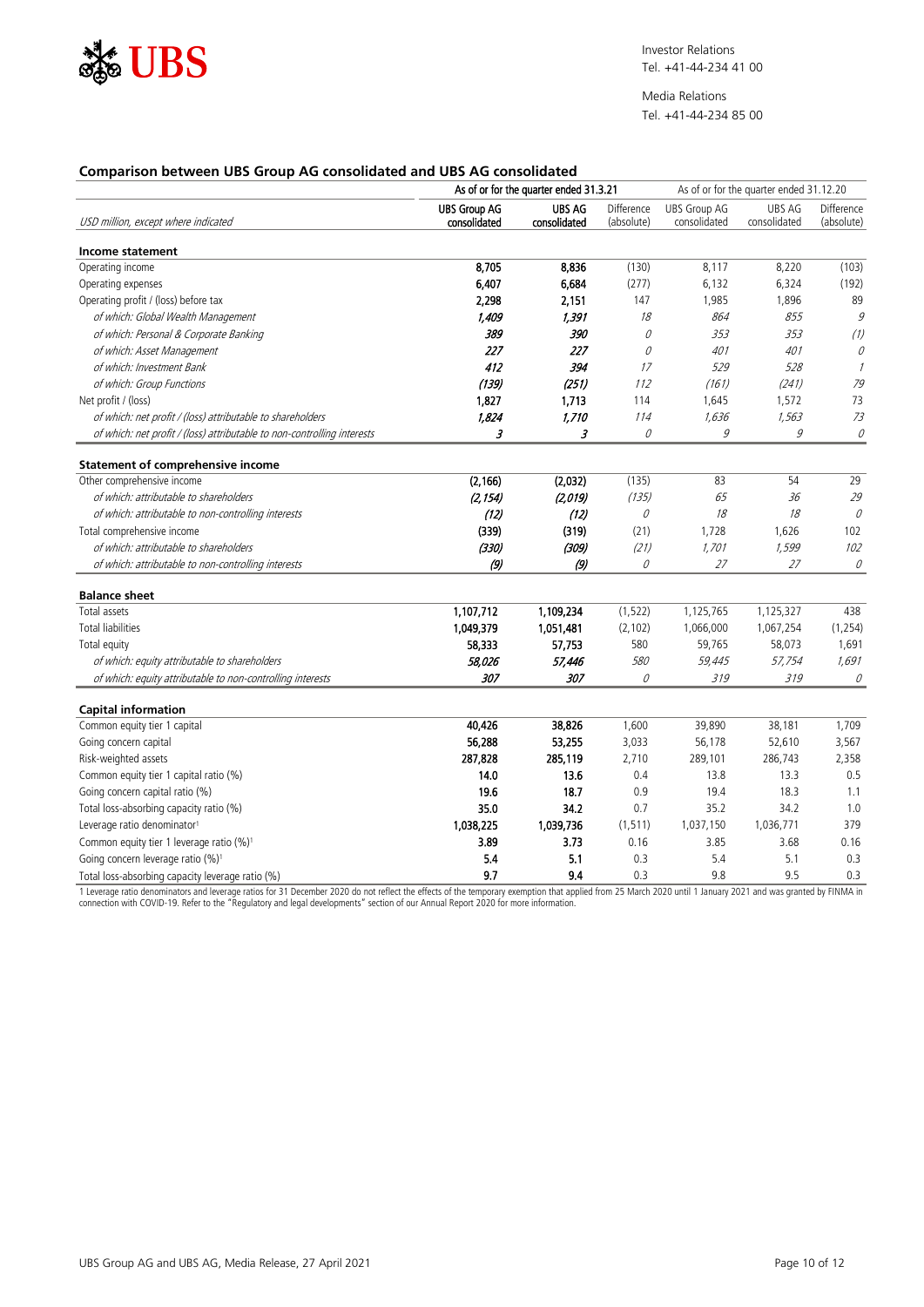

# Information about results materials and the earnings call

UBS's first quarter 2021 report, news release and slide presentation are available from 06:45 CEST on Tuesday, 27 April 2021, at *[ubs.com/quarterlyreporting.](https://www.ubs.com/quarterlyreporting)*

UBS will hold a presentation of its first quarter 2021 results on Tuesday, 27 April 2021. The results will be presented by Ralph Hamers (Group Chief Executive Officer), Kirt Gardner (Group Chief Financial Officer), Martin Osinga (Investor Relations), and Marsha Askins (Head Communications & Branding).

# **Time**

09:00–11:00 CEST 08:00–10:00 GMT 03:00–05:00 US EST

# **Audio webcast**

The presentation for analysts can be followed live on *[ubs.com/quarterlyreporting](https://www.ubs.com/quarterlyreporting)* with a simultaneous slide show.

# **Webcast playback**

An audio playback of the results presentation will be made available at *[ubs.com/investors](https://www.ubs.com/investors)* later in the day.

# **UBS Group AG and UBS AG**

| Investor contact         |                    |
|--------------------------|--------------------|
| Switzerland <sup>.</sup> | $+41$ 44 234 41 00 |
| Americas <sup>.</sup>    | +1 212 882 57 34   |
|                          |                    |
| Media contact            |                    |

| Switzerland <sup>.</sup> | $+41$ 44 234 85 00 |
|--------------------------|--------------------|
| UK∙                      | +44 207 567 47 14  |
| Americas:                | +1 212 882 58 58   |
| APAC                     | +852 297 1 82 00   |

## *[ubs.com](https://www.ubs.com/)*